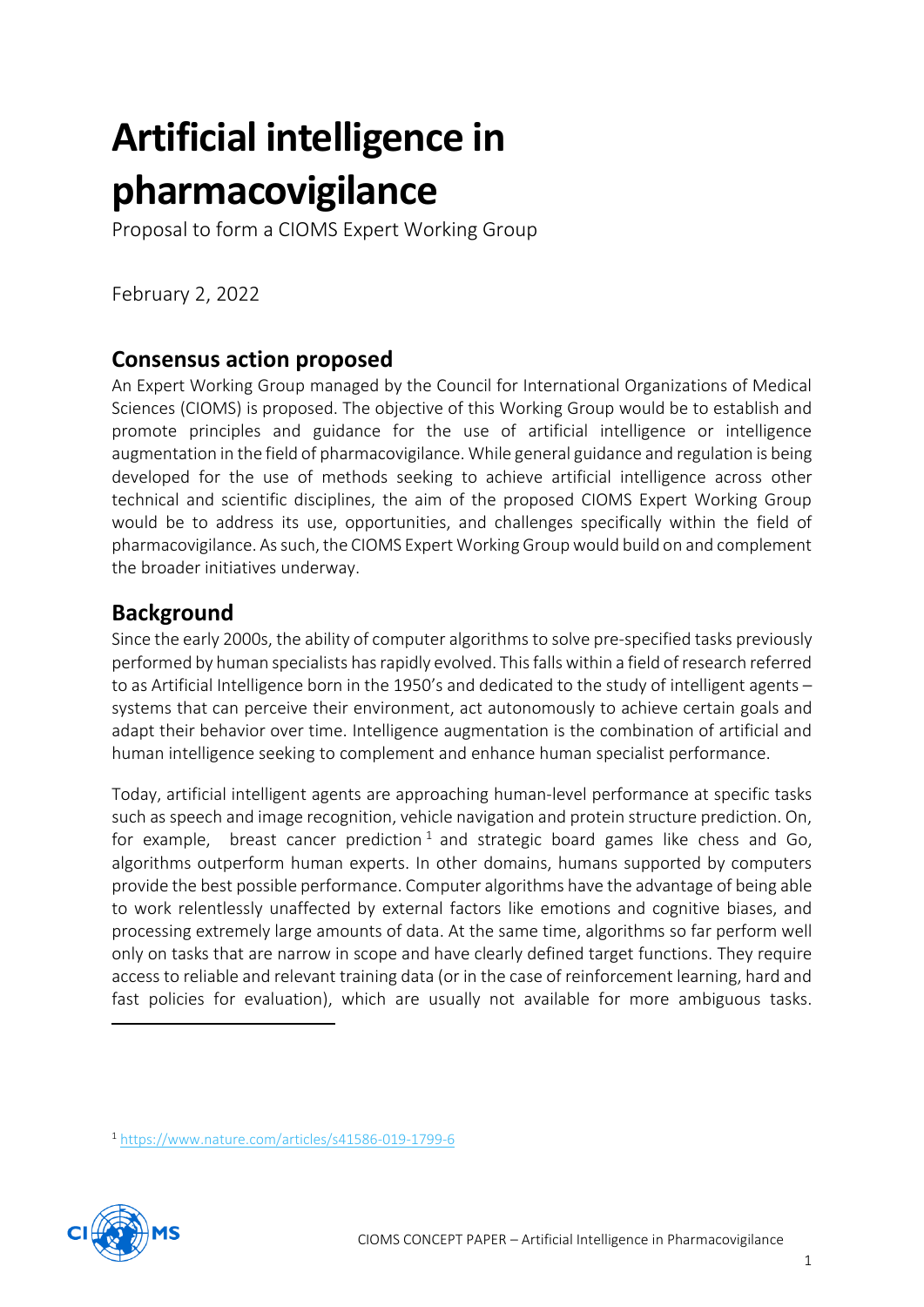Furthermore, each algorithm is dedicated to a single task – an artificial *general* intelligence able to perform higher level cognitive functions and ultimately learn any intellectual task that humans can master, is not yet in sight.

Even so, methods for artificial intelligence and intelligence augmentation will have a major impact on the processes and practice of pharmacovigilance. Already, well-resourced regulatory authorities and biopharmaceutical companies are adopting automated or semi-automated approaches to data management and analysis  $-$  a digital transformation catalyzed by the unprecedented volumes of incoming individual case reports to process and assess during the COVID-19 vaccination campaigns.

Artificial intelligent agents can free human experts from tedious and repetitive tasks in pharmacovigilance, allowing them to dedicate their time and efforts to analyses requiring the full breadth and depth of their expertise, such as differential diagnosis or causality assessment. Moreover, intelligent agents can distil and compile information from vast and diverse data sources, enabling human specialists to make better-informed decisions and highlight patterns that they may miss.

In contrast, misguided automation efforts focused exclusively on efficiency and financial targets, risk eliminating the value added by humans in the loop and could ultimately compromise the unique strength of the pharmacovigilance system which has been designed to capture data specifically for the purpose of causality assessment in the individual case.

## **Issues to be addressed**

Algorithms seeking to achieve artificial intelligence present several unique challenges. These challenges affect regulatory agencies, public health institutions and biopharmaceutical companies alike, and they lack geographical boundaries.

Modern artificial intelligence methods rely largely on complex statistical machine learning methods such as deep neural networks, that have intricate architectures and millions of tunable parameters making it impossible for human experts to directly survey and comprehend their inner workings. The lack of transparency makes it difficult to assess how algorithms will generalize unseen data, and if there are specific domains in which they should not be used. It calls for guidance on how to validate, communicate and safeguard the continued performance of complex algorithms.

Lack of transparency presents specific challenges to intelligence augmentation where humans need to interact effectively with the computer algorithms and account for their recommendations in their own decision-making. Evaluation of such hybrid systems presents unique challenges as well, related to the variability within and between human specialists and their interactions with the computers.

The reliance on training data is pronounced in developing and deploying the machine learning algorithms supporting many artificial intelligence initiatives. Complex algorithms require large amounts of data and in many cases, there is no (or not enough) training data available. In other cases, the training data is not fully representative of the problem to be addressed, and the